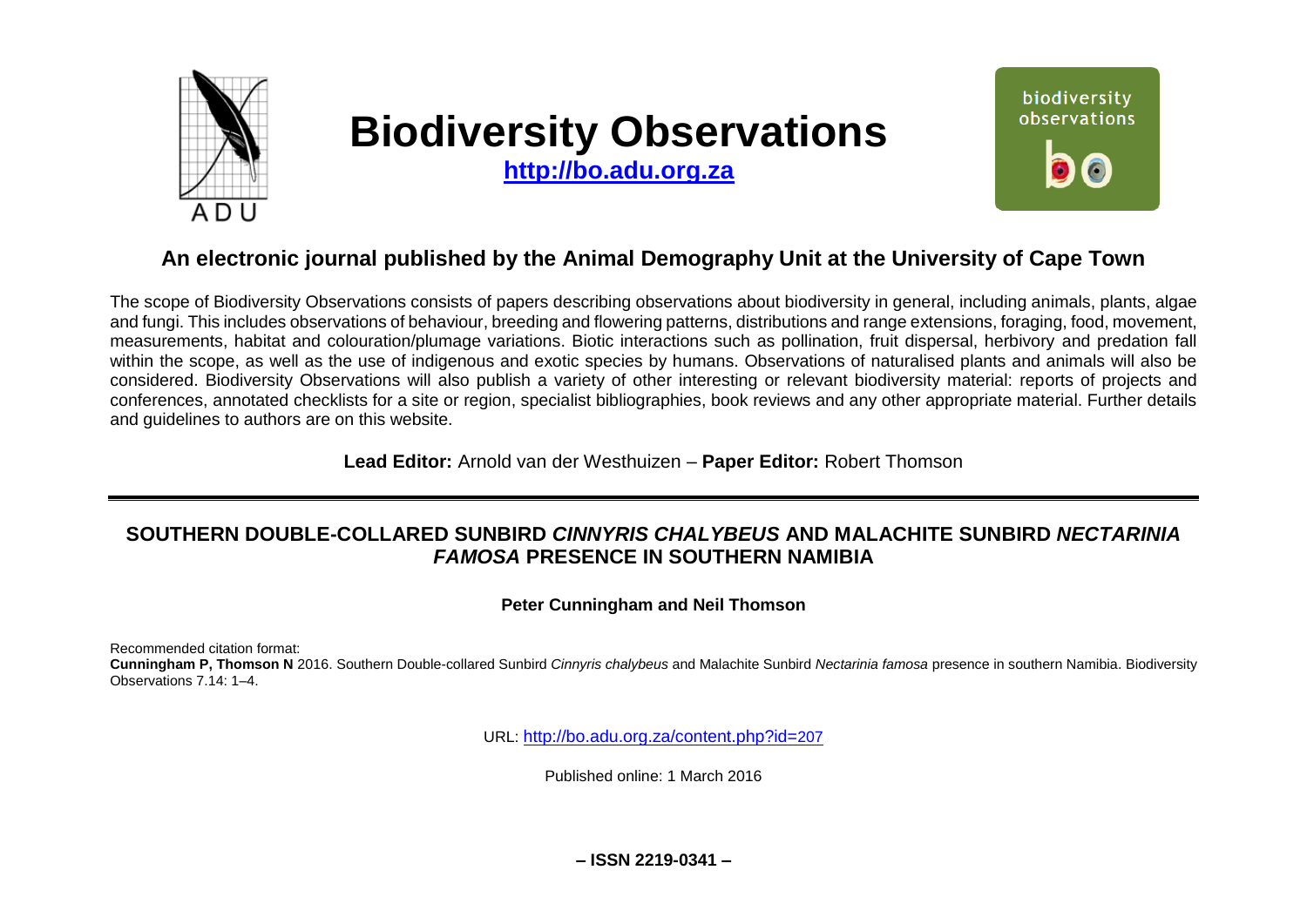### **SOUTHERN DOUBLE-COLLARED SUNBIRD** *CINNYRIS CHALYBEUS* **AND MALACHITE SUNBIRD**  *NECTARINIA FAMOSA* **PRESENCE IN SOUTHERN NAMIBIA**

*Peter Cunningham<sup>1\*</sup> and Neil Thomson<sup>2</sup>* 

<sup>1</sup>Environment and Wildlife Consulting Namibia, P. O. Box 90717, Windhoek, Namibia ²Neil Thomson, P. O. Box 2179, Windhoek, Namibia

\*Corresponding author: [pckkwrc@yahoo.co.uk](mailto:pckkwrc@yahoo.co.uk)

"Extreme southern Namibia" or "possibly extreme southern Namibia" is how the distribution of Malachite Sunbird *Nectarinia famosa* and Southern Double-collared Sunbird *Cinnyris chalybeus* is presented in Hockey *et al.* (2005) and Maclean (1993). Although Fraser (1997a) indicates that for the Southern Double-collared Sunbird there is a tiny distribution extending into Namibia across the Orange River, no further details are presented.

Both species are known to occur along the Orange River (Anderson 2006, Fraser 1997a, 1997b, Hockey *et al.* 2005, Maclean 1993). The Southern Double-collared Sunbird is viewed as a "common resident" with some individuals present all year at the Orange River estuary while the Malachite Sunbird is viewed as "common in the gardens of Oranjemund" (Anderson 2006). Although local movements, following flowering plants, are known, published records of these two sunbird species are scarce from elsewhere in southern Namibia.

On 26 April 2015, 2 male Southern Double-collared Sunbirds were observed foraging on the flowers of *Bougainvillea* sp. and *Rogeria longiflora* on a farm approximately 70 km north of Noordoewer in southern Namibia. This was followed by a male Malachite Sunbird on 24 May and 9 July 2015 and a female on 27 May 2015. Both sexes



**Fig 1 -** Male Southern Double-collared Sunbird photographed in Lüderitz on 10 June 2014 (©J. Kemper).

were foraging on *Bougainvillea* sp. flowers while the male also visited the flowers of *Aloe gariepensis*. All the birds flew off in a northerly direction.

#### **Southern Double-collared Sunbird**

The first record of a Southern Double-collared Sunbird away from the Orange River was by Underhill (1988) who observed a male at the Lüderitz sewage works on 29 March 1988. Other more recent sightings are by J. Kemper (pers. com.) who first spotted them during January 2006 and thereafter occasionally in gardens – mainly between March and June – in Lüderitz (Figure 1); by N. Thomson at Augurabis between Holoog and the Fish River Canyon during a bird ringer get-together in May 2011 (Thomson 2011); by T. Archer (pers.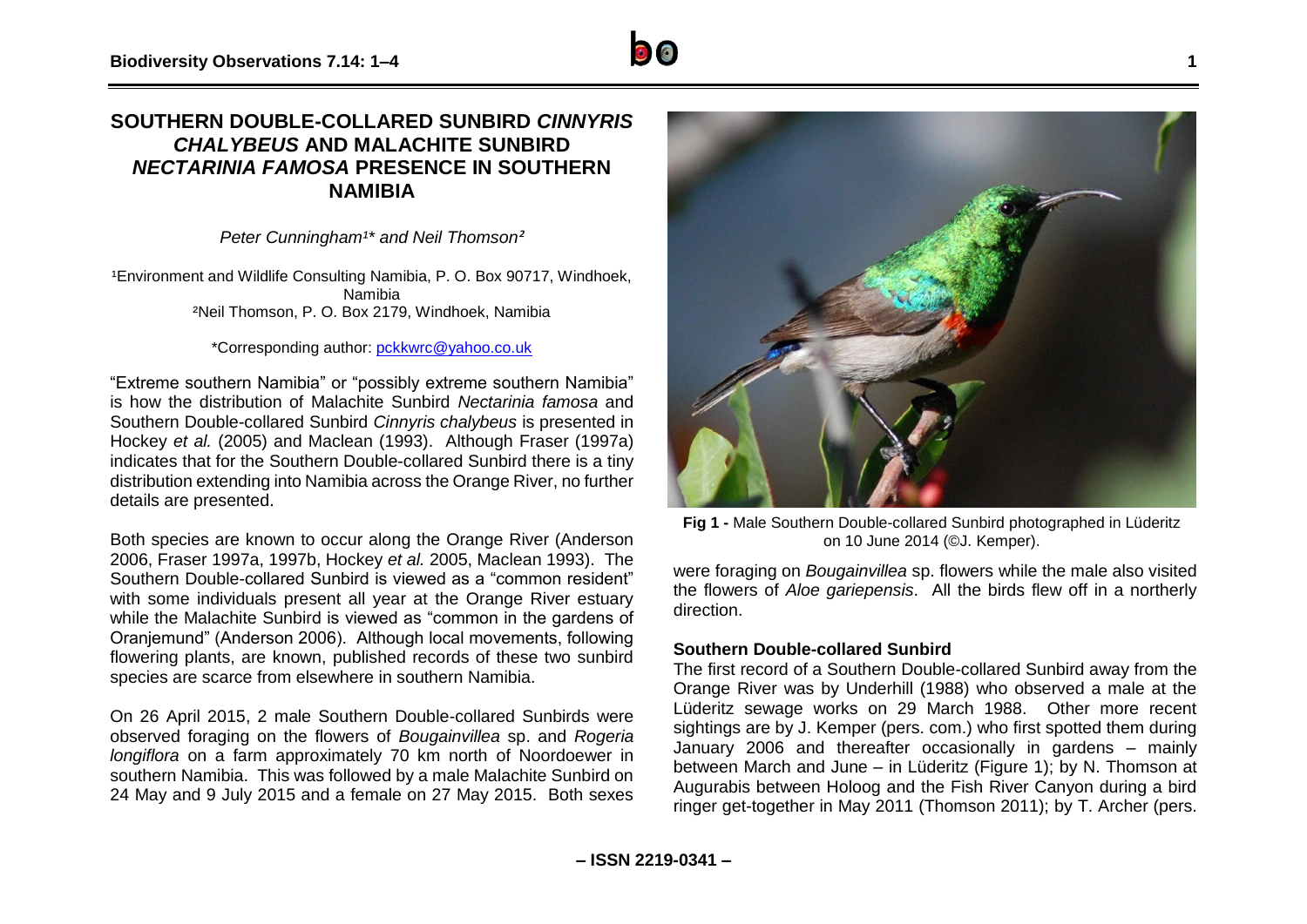

In Namibia the population size of Southern Double-collared Sunbirds is unknown although it occurs at densities of 150-200 birds/km² in South Africa. Furthermore it is estimated to occupy an area of 4,800 km², of which 17% occurs within the protected areas of the /Ai-/Ais and Tsau//Khaeb (Sperrgebiet) National Parks (Jarvis *et al.* 2001). Reporting rates were higher than for Malachite Sunbird; several quarter degree grid cells along the Orange River had reporting rates of 40% (Simmons *et al.* 2015).

#### **Malachite Sunbird**

As far as we could determine (except for birds documented in this note) there are no records of Malachite Sunbird away from the Orange River environs from southern Namibia (Figure 2).

In Namibia the population size of Malachite Sunbirds is unknown although it can exceed densities of 350 birds/km² in South Africa (Fraser 1997b). Furthermore, it is estimated to occupy an area of about 1,800 km², of which 25% occurs within the /Ai-/Ais and Tsau//Khaeb (Sperrgebiet) National Parks (Jarvis *et al.* 2001).

In southern Namibia, the presence of flowering plants is highly variable. There are limited flowering periods with the presence of flowers often dependant on localised rainfall events. During this period of sunbird sightings the only flowering species present on site were *Bougainvillea* sp. and *Rogeria longiflora* while *Aloe gariepensis* had only recently started to flower. The *Aloe gariepensis* individuals do not occur naturally in the area, although are numerous in places in rocky terrain along the Orange River. Other plants flowering in the



**Fig 2** - Male Malachite Sunbird photographed on farm approximately 70km north of the Orange River in southern Namibia on 9 July 2015 (©P. Cunningham).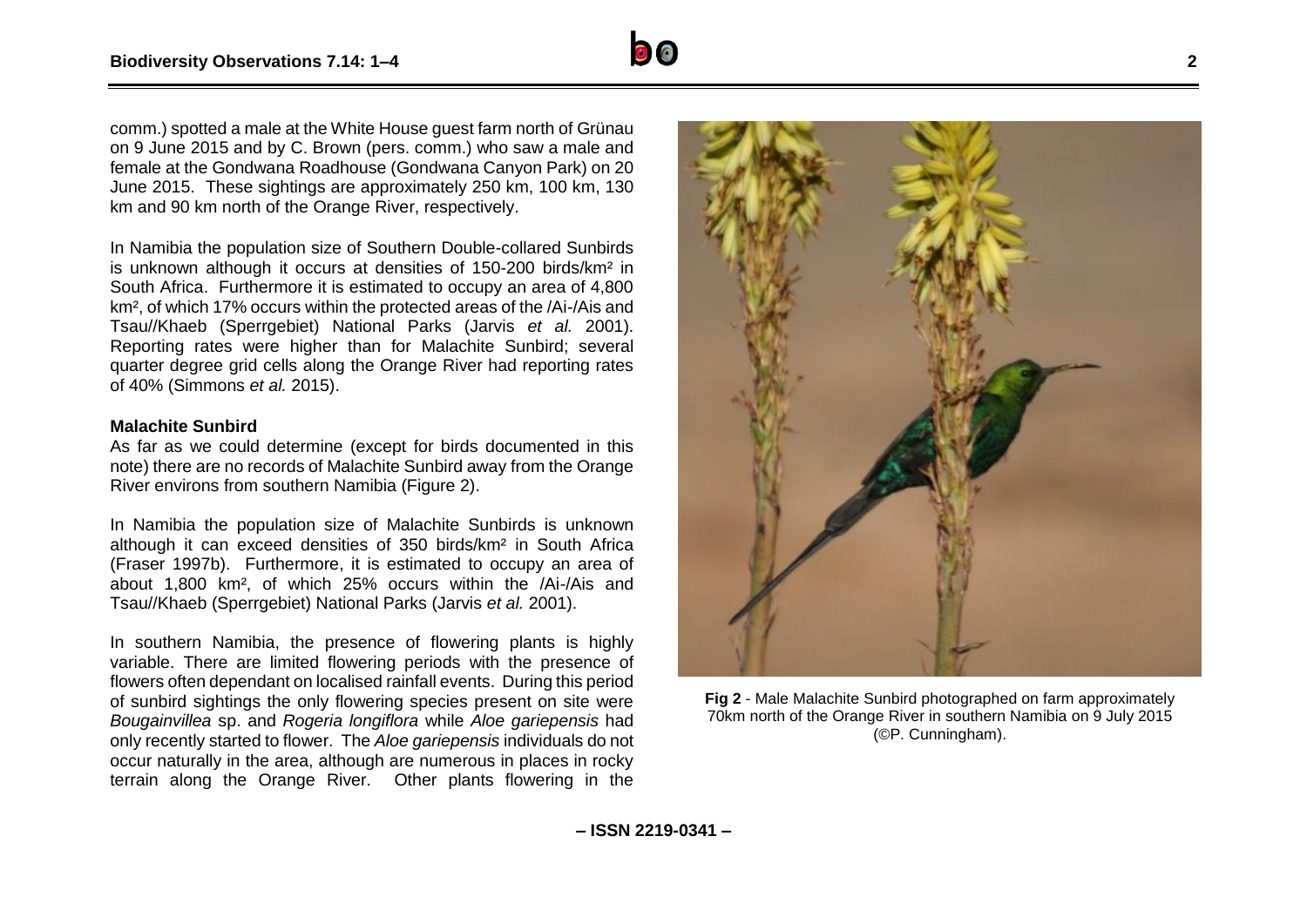

immediate surrounding area during this period were *Tapinanthus oleifolius* (mistletoe) – ubiquitous – and *Aloe dichotoma* (quiver tree) – mainly limited to rocky terrain. The general area was also extremely dry with far below average rainfall having been received.

The occurrence of both species is probably quite widespread in southern Namibia, but due to limited sightings and/or observers, go unrecorded, and seasonality of occurrence is unknown. Southern Double-collared Sunbirds may even breed locally – e.g. sightings in Lüderitz since 1988 suggest this. An interesting question is what attracts these sunbirds into the harsh and marginal interior away from the more diverse Orange River habitat? A source of regular, albeit limited (in time), nectar in the area is *Aloe dichotoma* and although they typically flower between April and July (Mannheimer *et al.* 2008, Rothmann 2004); flowers are borne *en masse* producing copious amounts of nectar (Mannheimer and Curtis 2009). The diet of Malachite and Southern Double-collared Sunbirds includes numerous plant species (e.g. see Hockey *et al.* 2005 and Maclean 1993), although Manning (2007) indicates that Malachite Sunbird has a preference for larger flowers (e.g. *Aloe dichotoma*). As the flight distance between plants is influenced by nectar quantity from previous flowers (Gill and Wolf 1977) this could (together with arthropods) answer how they negotiate sparsely vegetated areas. The most recent sightings – June 2015 – confirms Southern Double-collared Sunbirds foraging on *Aloe dichotoma* and related succulents (C. Brown & T. Archer pers. comm.). With other flowering plants being scarce during this period – April to July – and having large flowers with copious nectar, we speculate that *A. dichotoma* is probably the inland attraction, away from the Orange River.

How Malachite Sunbird and Southern Double-collared Sunbird know this; why they do not keep going north (e.g. *A. dichotoma* occur as far north as the Brandberg – Mannheimer and Curtis 2009); what the level of competition is with Dusky Sunbirds *Cinnyris fuscus* which occur throughout the year in the area; how climate change (expected to

negatively affect *A. dichotoma* – Burke 2012) may affect their forages into interior Namibia and what are the main distribution limiting factors, remain unanswered though.

#### **- oo0oo -**

#### **Acknowledgements**

Our appreciation goes to Tony Archer, Chris Brown, Janke Cunningham and Jessica Kemper, for their contributions.

#### **References**

**Anderson MD 2006.** Birds of the Orange River estuary and surrounding area. Bright Continent Guide 5. Department of Tourism, Environment and Conservation, Kimberley, and Avian Demography Unit, University of Cape Town, South Africa.

**Burke A 2012.** 111 Roadside plants – a tribute to Namibia's fascinating plant life. Namibia Scientific Society, Windhoek, Namibia.

**Gill FB, Wolf LL 1977.** Non-random foraging sunbirds in a patchy environment. Ecology 58: 1284–1294.

**Maclean GL 1993.** Roberts' Birds of Southern Africa, 6<sup>th</sup> edition. John Voelcker Bird Book Fund, Cape Town, South Africa.

**Manning J 2007.** Field guide to fynbos. Struik Nature, Cape Town, South Africa.

**Mannheimer C, Curtis B (eds) 2009.** Le Roux and Müller's field guide to the trees and shrubs of Namibia. Macmillan Education Namibia, Windhoek.

**Mannheimer C, Maggs-Kölling G, Kolberg H, Rügheimer S 2008**. Wildflowers of the southern Namib. Macmillan Namibia (Pty) Ltd, Windhoek.